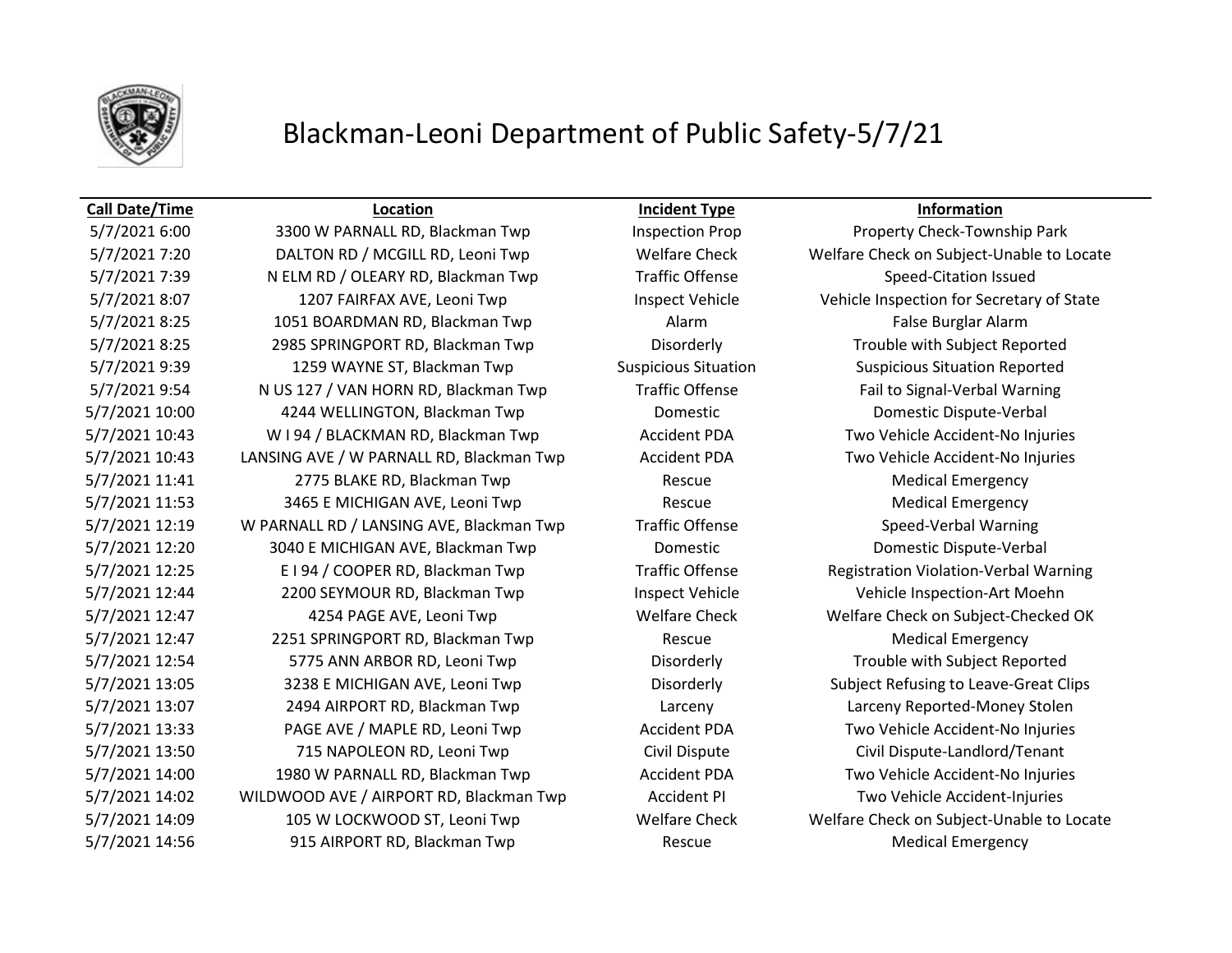

### **Call Date/Time Location Incident Type Information**

5/7/2021 14:57 853 BELLEVUE AVE, Blackman Twp Threats - Person/TX Threats Reported 5/7/2021 15:05 2909 ASHTON RIDGE DR, Blackman Twp **Assist Assist Assist Assist to Child Protective Services** 5/7/2021 15:06 3000 KINGSBROOKE DR, Blackman Twp Rescue Rescue Medical Emergency 5/7/2021 15:17 4201 W MICHIGAN AVE, Blackman Twp Disorderly Trouble with Subjects Reported 5/7/2021 15:34 PATTIE AVE / WILDWOOD AVE, Blackman Twp Accident PDA One Vehicle Accident-No Injuries 5/7/2021 15:35 2631 AIRPORT RD, Blackman Twp Traffic Offense Equipment-Verbal Warning 5/7/2021 15:47 634 LAURENCE AVE, Blackman Twp Traffic Offense Suspended License-Citation Issued 5/7/2021 15:48 2035 BONDSTEEL DR, Blackman Twp Disorderly Subject Refusing to Leave-Baymont Inn 5/7/2021 16:11 3501 WILDWOOD AVE, Blackman Twp Traffic Offense Registration Violation-Verbal Warning 5/7/2021 16:19 3420 SUMAC CT, Blackman Twp **Animal Complaint** Welfare Check on a Dog-Checked OK 5/7/2021 16:23 W MICHIGAN AVE / OAK GROVE AVE, Blackman Twp Traffic Offense Suspended License-Citation Issued 5/7/2021 17:05 548 PERSHING AVE, Blackman Twp Rescue Rescue Medical Emergency 5/7/2021 17:11 2545 AIRPORT RD, Blackman Twp Welfare Check Welfare Check on Subjects-Checked OK 5/7/2021 17:24 2919 ASHTON RIDGE DR 15, Blackman Twp Peace Officer Stand-By While Property Picked-Up 5/7/2021 17:25 MURRAY RD / VAN HORN RD, Blackman Twp Accident PDA One Vehicle Accident-No Injuries 5/7/2021 17:27 W GANSON ST / N BROWN ST, Blackman Twp Traffic Offense Suspended License-Citation Issued 5/7/2021 17:45 830 ROYAL DR, Blackman Twp Found Property Found Property Reported-America's Best 5/7/2021 17:48 MAPLE RD / LAFAYETTE RD, Leoni Twp Abandoned Vehicle Abandoned Vehicles Reported-Towed 5/7/2021 17:51 171 PEACH ST, Blackman Twp Rescue Rescue Medical Emergency 5/7/2021 17:59 4080 PAGE AVE, Leoni Twp Rescue Medical Emergency 5/7/2021 18:00 5511 ANN ARBOR RD, Leoni Twp Rescue Rescue Medical Emergency 5/7/2021 18:05 3333 E MICHIGAN AVE, Leoni Twp Disorderly Subject Refusing to Leave-Meijer 5/7/2021 18:15 N DETTMAN RD / CHIPPEWA TRL, Blackman Twp Traffic Offense Fail to Signal-Verbal Warning 5/7/2021 18:42 E MICHIGAN AVE / LUMLEY AVE, Leoni Twp Traffic Offense Registration Violation-Verbal Warning 5/7/2021 18:56 3300 W PARNALL RD, Blackman Twp Suspicious Situation Suspicious Situation Reported 5/7/2021 19:06 PAGE AVE / LONG AVE, Leoni Twp Traffic Offense Suspended License-Citation Issued 5/7/2021 19:23 PAGE AVE / STILLWELL AVE, Leoni Twp Traffic Offense Suspended License-Citation Issued 5/7/2021 19:30 3505 BLUEBELL LN, Blackman Twp Rescue Medical Emergency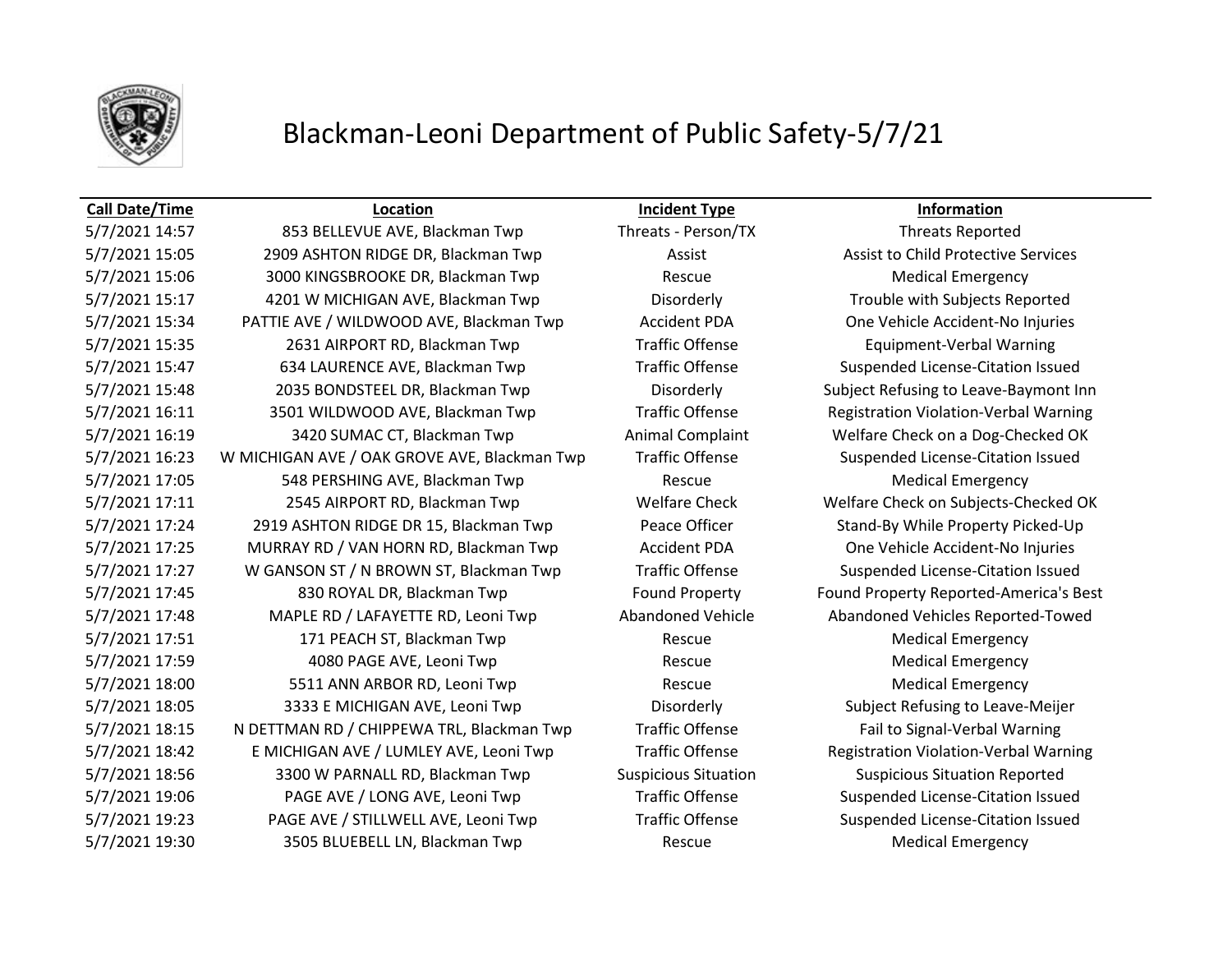

### **Call Date/Time Location Incident Type Information**

5/7/2021 19:40 1700 W MICHIGAN AVE, Blackman Twp Disorderly Subjects Refusing to Leave-Walmart 5/7/2021 19:49 4548 TUDOR LN, Blackman Twp Domestic Domestic Dispute-Verbal 5/7/2021 19:52 HERITAGE BLVD / S DETTMAN RD, Blackman Twp Traffic Offense Registration Violation-Verbal Warning 5/7/2021 20:06 W I 94 / COOPER RD, Blackman Twp Welfare Check Welfare Check on Subject-Checked OK 5/7/2021 20:14 1137 BOARDMAN RD, Blackman Twp Disorderly Trouble with Subject Reported 5/7/2021 20:32 2100 SPRINGPORT RD, Blackman Twp Welfare Check Welfare Check on Subject-Checked OK 5/7/2021 21:00 3300 W PARNALL RD, Blackman Twp Inspection Prop Property Check-Township Park 5/7/2021 21:54 AIRPORT RD / E I 94, Blackman Twp Traffic Hazard Hazard Hazard-Vehicle Broken Down in Roadway 5/7/2021 22:06 1700 W MICHIGAN AVE, Blackman Twp Welfare Check Welfare Check on Subject-Checked OK 5/7/2021 22:26 W MICHIGAN AVE / OAK GROVE AVE, Blackman Twp Traffic Offense Equipment-Verbal Warning 5/7/2021 22:38 6027 ANN ARBOR RD, Leoni Twp Rescue Rescue Medical Emergency 5/7/2021 22:44 LANSING AVE / GALLERY PLACE DR, Blackman Twp Assist Assist Assist to Michigan State Police-Traffic Stop 5/7/2021 22:55 N ELM RD / CHANTER RD, Blackman Twp Traffic Offense Speed-Citation Issued 5/7/2021 23:03 6500 ELLEN LN, Leoni Twp Rescue Rescue Medical Emergency 5/7/2021 23:06 3465 PAGE AVE, Leoni Twp **Alarm** Alarm Alarm False Burglar Alarm 5/7/2021 23:29 E I 94 / N ELM RD, Blackman Twp Traffic Offense Suspended License-Citation Issued 5/7/2021 23:45 2503 E GANSON ST, Blackman Twp Suspicious Situation Suspicious Situation Reported-Checked OK 5/8/2021 0:06 400 S STATE ST, Leoni Twp Welfare Check Welfare Check on Subject-Checked OK 5/8/2021 0:16 5508 RIDGEWOOD VISTA DR, Leoni Twp Rescue Rescue Medical Emergency 5/8/2021 0:59 337 OAK GROVE AVE O, Blackman Twp Domestic Domestic Dispute-Verbal 5/8/2021 1:32 3465 PAGE AVE, Leoni Twp Welfare Check Welfare Check on Subject-Checked OK 5/8/2021 1:47 OAK GROVE AVE / HENRY ST, Blackman Twp Traffic Offense Equipment-Verbal Warning 5/8/2021 2:04 **4214 GALE ST, Leoni Twp** Rescue Rescue Medical Emergency 5/8/2021 2:05 3131 E MICHIGAN AVE, Leoni Twp Civil Dispute Civil Dispute Civil Dispute Over a Vehicle 5/8/2021 2:20 115 SYCAMORE ST, Leoni Twp Welfare Check Welfare Check on Subject-Unable to Locate 5/8/2021 2:52 401 MUNITH RD, Leoni Twp Assault Assault Assault Reported-Prosecutor Review 5/8/2021 3:52 3537 WAYLAND DR, Blackman Twp Inspection Prop Property Check-Checked OK

5/7/2021 19:33 138 E I 94, Blackman Twp Welfare Check Welfare Check on Subject-Unable to Locate